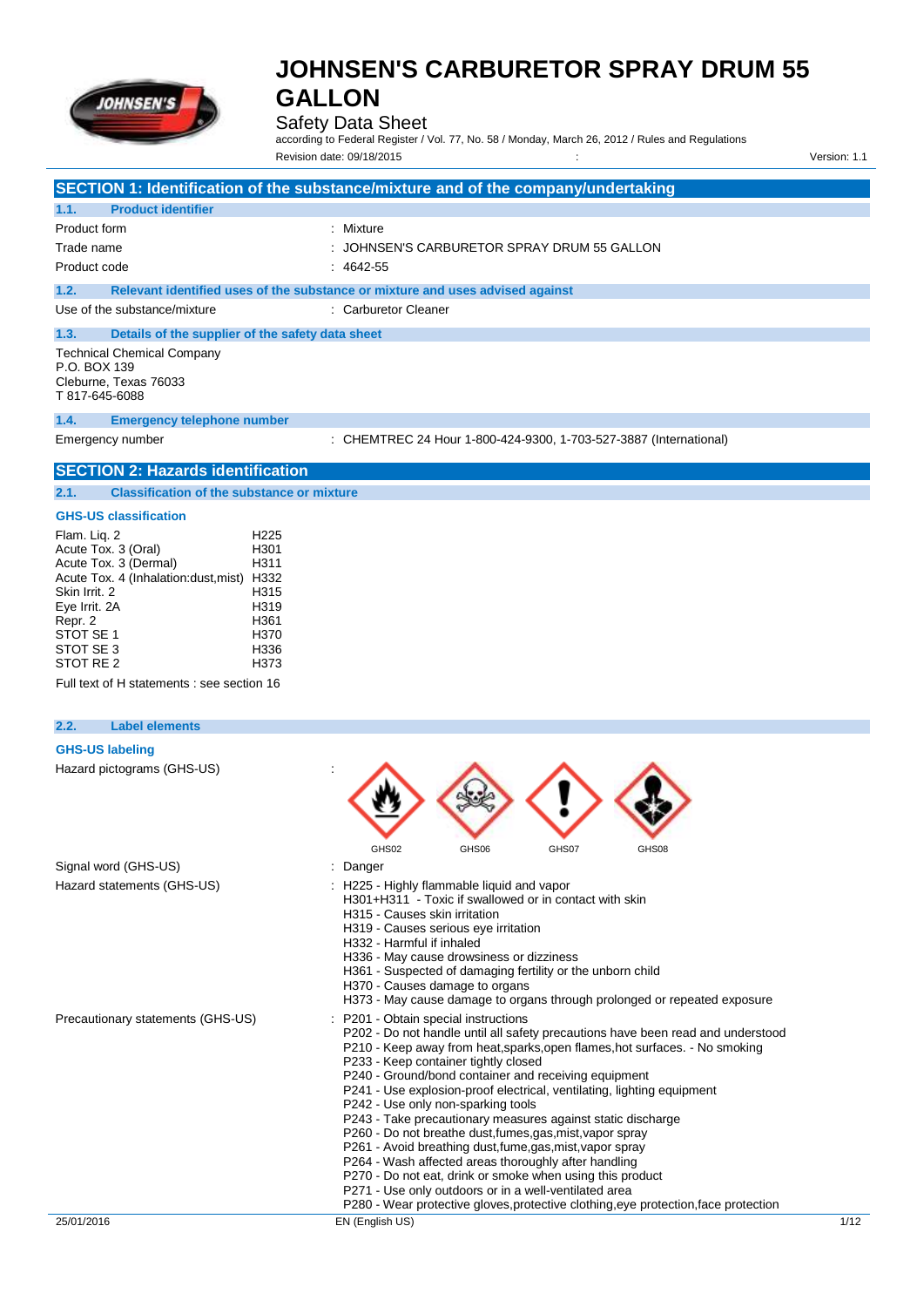Safety Data Sheet

according to Federal Register / Vol. 77, No. 58 / Monday, March 26, 2012 / Rules and Regulations

|                |                                       | P301+P310 - If swallowed: Immediately call a poison control center, doctor, physician,<br>P302+P352 - If on skin: Wash with plenty of soap and water<br>P303+P361+P353 - If on skin (or hair): Take off immediately all contaminated clothing. Rinse<br>skin with water/shower<br>P304+P340 - If inhaled: Remove person to fresh air and keep comfortable for breathing<br>P305+P351+P338 - If in eyes: Rinse cautiously with water for several minutes. Remove contact<br>lenses, if present and easy to do. Continue rinsing<br>P307+P311 - If exposed: Call a poison center/doctor<br>P308+P313 - If exposed or concerned: Get medical advice/attention<br>P312 - Call a POISON CONTROL CENTER, doctor, if you feel unwell.<br>P314 - Get medical advice/attention if you feel unwell<br>P321 - Specific treatment: See section 4.1 on SDS<br>P330 - Rinse mouth<br>P332+P313 - If skin irritation occurs: Get medical advice/attention<br>P337+P313 - If eye irritation persists: Get medical advice/attention<br>P361 - Take off immediately all contaminated clothing<br>P362+P364 - Take off contaminated clothing and wash it before reuse<br>P363 - Wash contaminated clothing before reuse<br>P370+P378 - In case of fire: See Section 5.1 Extinguishing Media<br>P403+P233 - Store in a well-ventilated place. Keep container tightly closed<br>P403+P235 - Store in a well-ventilated place. Keep cool<br>P405 - Store locked up<br>P501 - Dispose of contents/container to appropriate waste disposal facility, in accordance with<br>local, regional, national, international regulations. |
|----------------|---------------------------------------|----------------------------------------------------------------------------------------------------------------------------------------------------------------------------------------------------------------------------------------------------------------------------------------------------------------------------------------------------------------------------------------------------------------------------------------------------------------------------------------------------------------------------------------------------------------------------------------------------------------------------------------------------------------------------------------------------------------------------------------------------------------------------------------------------------------------------------------------------------------------------------------------------------------------------------------------------------------------------------------------------------------------------------------------------------------------------------------------------------------------------------------------------------------------------------------------------------------------------------------------------------------------------------------------------------------------------------------------------------------------------------------------------------------------------------------------------------------------------------------------------------------------------------------------------------------------------------------------------------|
| 2.3.           | <b>Other hazards</b>                  |                                                                                                                                                                                                                                                                                                                                                                                                                                                                                                                                                                                                                                                                                                                                                                                                                                                                                                                                                                                                                                                                                                                                                                                                                                                                                                                                                                                                                                                                                                                                                                                                          |
| classification | Other hazards not contributing to the | : None under normal conditions.                                                                                                                                                                                                                                                                                                                                                                                                                                                                                                                                                                                                                                                                                                                                                                                                                                                                                                                                                                                                                                                                                                                                                                                                                                                                                                                                                                                                                                                                                                                                                                          |

### **2.4. Unknown acute toxicity (GHS US)**

No data available

### **SECTION 3: Composition/Information on ingredients**

### **3.1. Substance**

Not applicable

#### **3.2. Mixture**

| <b>Name</b> | <b>Product identifier</b> | $\frac{9}{6}$ | <b>GHS-US classification</b>                                                                                                                       |
|-------------|---------------------------|---------------|----------------------------------------------------------------------------------------------------------------------------------------------------|
| Acetone     | (CAS No) 67-64-1          | $50 - 70$     | Flam. Lig. 2, H225<br>Eye Irrit. 2A, H319<br>STOT SE 3, H336                                                                                       |
| Methanol    | (CAS No) 67-56-1          | $10 - 30$     | Flam. Liq. 2, H225<br>Acute Tox. 3 (Oral), H301<br>Acute Tox. 3 (Dermal), H311<br>Acute Tox. 3 (Inhalation:dust, mist),<br>H331<br>STOT SE 1, H370 |
| Toluene     | (CAS No) 108-88-3         | $10 - 30$     | Flam. Lig. 2, H225<br>Skin Irrit. 2, H315<br>Repr. 2, H361<br>STOT SE 3, H336<br>STOT RE 2, H373<br>Asp. Tox. 1, H304                              |

#### The exact percentage is a trade secret.

| <b>SECTION 4: First aid measures</b>                                |                                                                                                                                                                                                                                                                                        |
|---------------------------------------------------------------------|----------------------------------------------------------------------------------------------------------------------------------------------------------------------------------------------------------------------------------------------------------------------------------------|
| 4.1.<br><b>Description of first aid measures</b>                    |                                                                                                                                                                                                                                                                                        |
| First-aid measures general                                          | : Never give anything by mouth to an unconscious person. IF exposed or concerned: Get<br>medical advice/attention. Call a POISON CENTER or doctor/physician.                                                                                                                           |
| First-aid measures after inhalation                                 | : Remove victim to fresh air and keep at rest in a position comfortable for breathing. Call a<br>POISON CENTER or doctor/physician if you feel unwell.                                                                                                                                 |
| First-aid measures after skin contact<br>÷                          | Rinse skin with water/shower. Remove/Take off immediately all contaminated clothing.<br>Immediately call a poison center or doctor/physician. Wash with plenty of soap and water.<br>Wash contaminated clothing before reuse. If skin irritation occurs: Get medical advice/attention. |
| First-aid measures after eye contact                                | Rinse cautiously with water for several minutes. Remove contact lenses, if present and easy to<br>do. Continue rinsing. If eye irritation persists: Get medical advice/attention.                                                                                                      |
| First-aid measures after ingestion                                  | Rinse mouth. Do NOT induce vomiting. Obtain emergency medical attention. Immediately call a<br>poison center or doctor/physician.                                                                                                                                                      |
| 4.2.<br>Most important symptoms and effects, both acute and delayed |                                                                                                                                                                                                                                                                                        |
| Symptoms/injuries                                                   | : Suspected of damaging fertility or the unborn child. Causes damage to organs.                                                                                                                                                                                                        |
| Symptoms/injuries after inhalation                                  | Danger of serious damage to health by prolonged exposure through inhalation. Harmful if<br>inhaled. May cause drowsiness or dizziness.                                                                                                                                                 |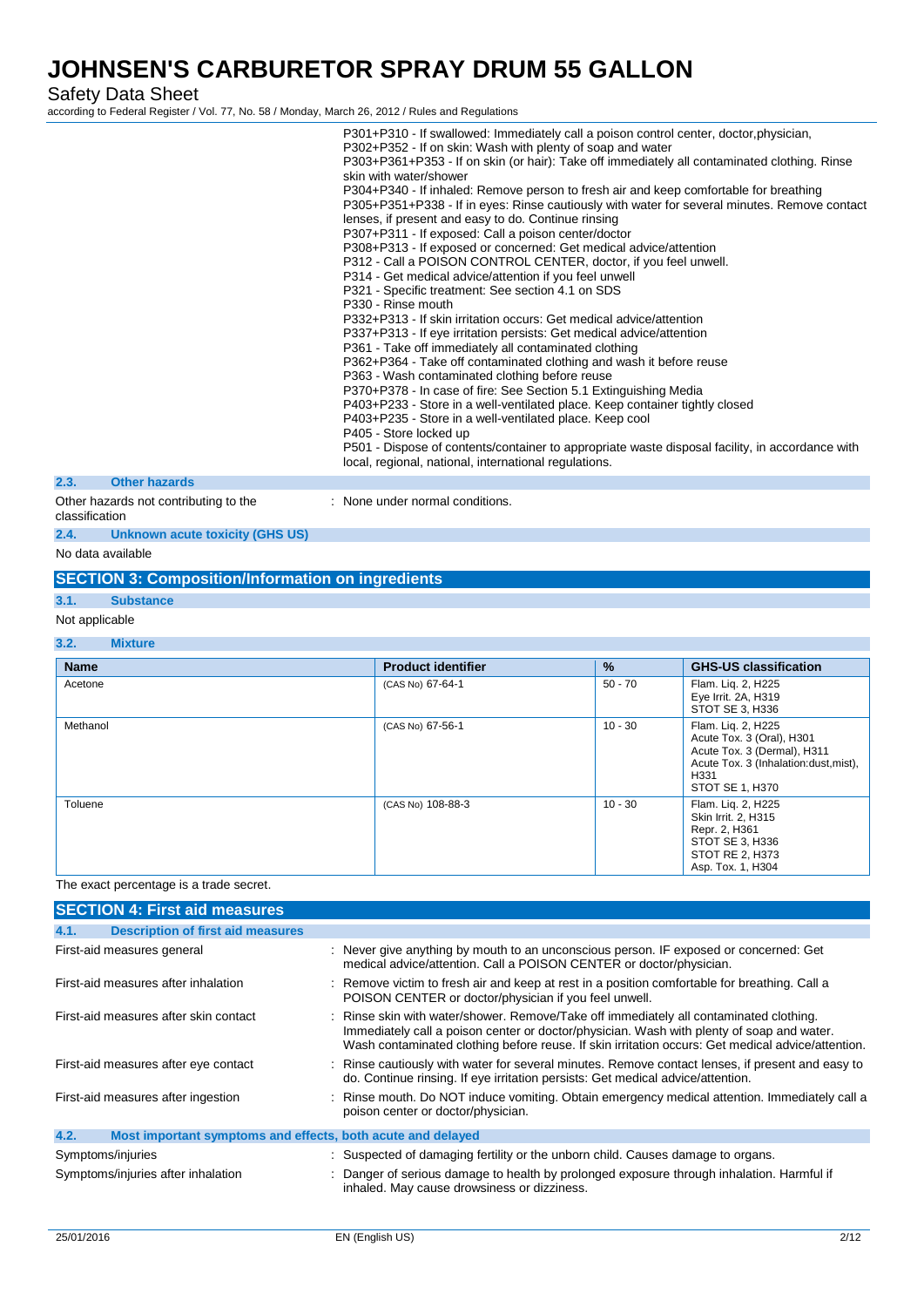Safety Data Sheet

according to Federal Register / Vol. 77, No. 58 / Monday, March 26, 2012 / Rules and Regulations

| Symptoms/injuries after skin contact | : Repeated exposure to this material can result in absorption through skin causing significant<br>health hazard. Toxic in contact with skin. Causes skin irritation. |
|--------------------------------------|----------------------------------------------------------------------------------------------------------------------------------------------------------------------|
| Symptoms/injuries after eye contact  | : Irritation of the eye tissue. Inflammation/damage of the eye tissue. Redness of the eye tissue.<br>Causes serious eye irritation.                                  |
| Symptoms/injuries after ingestion    | : Toxic if swallowed. Swallowing a small quantity of this material will result in serious health<br>hazard.                                                          |

**4.3. Indication of any immediate medical attention and special treatment needed**

No additional information available

| 5.2.<br>Special hazards arising from the substance or mixture                                   |  |  |
|-------------------------------------------------------------------------------------------------|--|--|
|                                                                                                 |  |  |
|                                                                                                 |  |  |
|                                                                                                 |  |  |
| : Use water spray or fog for cooling exposed containers. Exercise caution when fighting any     |  |  |
| : Do not enter fire area without proper protective equipment, including respiratory protection. |  |  |
|                                                                                                 |  |  |

| <b>SECTION 6: Accidental release measures</b>                |                                                                                                                                                 |  |  |
|--------------------------------------------------------------|-------------------------------------------------------------------------------------------------------------------------------------------------|--|--|
| 6.1.                                                         | Personal precautions, protective equipment and emergency procedures                                                                             |  |  |
| General measures                                             | : Remove ignition sources. Use special care to avoid static electric charges. No open flames. No<br>smoking.                                    |  |  |
| 6.1.1.<br>For non-emergency personnel                        |                                                                                                                                                 |  |  |
| Protective equipment                                         | : Gloves. Safety glasses.                                                                                                                       |  |  |
| Emergency procedures                                         | : Evacuate unnecessary personnel.                                                                                                               |  |  |
| For emergency responders<br>6.1.2.                           |                                                                                                                                                 |  |  |
| Protective equipment                                         | Equip cleanup crew with proper protection. Avoid breathing dust, fume, gas, mist, vapor spray.                                                  |  |  |
| Emergency procedures                                         | : Ventilate area.                                                                                                                               |  |  |
| 6.2.<br><b>Environmental precautions</b>                     |                                                                                                                                                 |  |  |
|                                                              | Prevent entry to sewers and public waters. Notify authorities if liquid enters sewers or public waters.                                         |  |  |
| Methods and material for containment and cleaning up<br>6.3. |                                                                                                                                                 |  |  |
| For containment                                              | : Dam up the liquid spill. Contain released substance, pump into suitable containers. Plug the<br>leak, cut off the supply.                     |  |  |
| Methods for cleaning up                                      | Soak up spills with inert solids, such as clay or diatomaceous earth as soon as possible. Collect<br>spillage. Store away from other materials. |  |  |
| <b>Reference to other sections</b><br>6.4.                   |                                                                                                                                                 |  |  |
| See Heading 8. Exposure controls and personal protection.    |                                                                                                                                                 |  |  |
| <b>SECTION 7: Handling and storage</b>                       |                                                                                                                                                 |  |  |

| <b>Precautions for safe handling</b><br>7.1.                         |                                                                                                                                                                                                                                                                                                                                                                                                                                                                                                                                         |      |
|----------------------------------------------------------------------|-----------------------------------------------------------------------------------------------------------------------------------------------------------------------------------------------------------------------------------------------------------------------------------------------------------------------------------------------------------------------------------------------------------------------------------------------------------------------------------------------------------------------------------------|------|
| Additional hazards when processed                                    | : Handle empty containers with care because residual vapors are flammable.                                                                                                                                                                                                                                                                                                                                                                                                                                                              |      |
| Precautions for safe handling                                        | : Wash hands and other exposed areas with mild soap and water before eating, drinking or<br>smoking and when leaving work. Provide good ventilation in process area to prevent formation<br>of vapor. No open flames. No smoking. Use only non-sparking tools. Use only outdoors or in a<br>well-ventilated area. Avoid breathing dust, fume, gas, mist, vapor spray. Obtain special<br>instructions . Do not handle until all safety precautions have been read and understood. Do not<br>breathe dust, fumes, gas, mist, vapor spray. |      |
| Hygiene measures                                                     | : Wash contaminated clothing before reuse. Do not eat, drink or smoke when using this product.<br>Wash affected areas thoroughly after handling. Wash hands and other exposed areas with mild<br>soap and water before eating, drinking or smoking and when leaving work. Separate working<br>clothes from town clothes. Launder separately. Remove contaminated clothes. Always wash<br>hands after handling the product.                                                                                                              |      |
| 7.2.<br>Conditions for safe storage, including any incompatibilities |                                                                                                                                                                                                                                                                                                                                                                                                                                                                                                                                         |      |
| Technical measures                                                   | : Proper grounding procedures to avoid static electricity should be followed. Ground/bond<br>container and receiving equipment. Use explosion-proof electrical, ventilating, lighting<br>equipment.                                                                                                                                                                                                                                                                                                                                     |      |
| Storage conditions                                                   | : Keep only in the original container in a cool, well ventilated place away from : Keep in fireproof<br>place. Keep container tightly closed.                                                                                                                                                                                                                                                                                                                                                                                           |      |
| 25/01/2016                                                           | EN (English US)                                                                                                                                                                                                                                                                                                                                                                                                                                                                                                                         | 3/12 |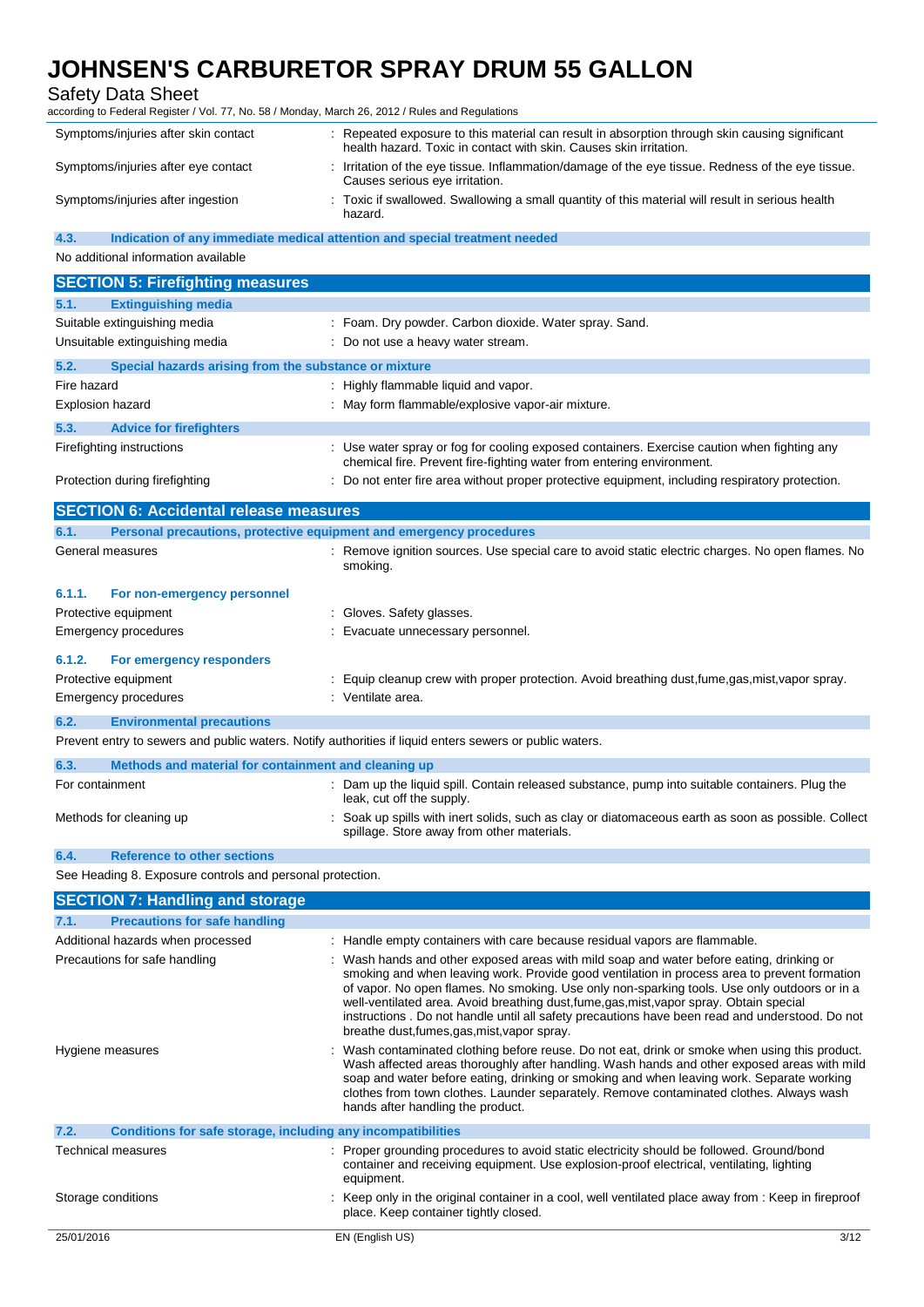Safety Data Sheet

according to Federal Register / Vol. 77, No. 58 / Monday, March 26, 2012 / Rules and Regulations

Incompatible products : Strong bases. Strong acids.

- Incompatible materials : Sources of ignition. Direct sunlight. Heat sources.
- **7.3. Specific end use(s)**

Follow Label Directions.

## **SECTION 8: Exposure controls/personal protection**

| <b>Control parameters</b><br>8.1. |                                     |                                                                                           |  |
|-----------------------------------|-------------------------------------|-------------------------------------------------------------------------------------------|--|
| Toluene (108-88-3)                |                                     |                                                                                           |  |
| <b>USA ACGIH</b>                  | ACGIH TWA (mg/m <sup>3</sup> )      | $75 \text{ mg/m}^3$                                                                       |  |
| <b>USA ACGIH</b>                  | ACGIH TWA (ppm)                     | 20 ppm                                                                                    |  |
| <b>USA OSHA</b>                   | OSHA PEL (TWA) (ppm)                | 200 ppm                                                                                   |  |
| <b>USA OSHA</b>                   | OSHA PEL (Ceiling) (ppm)            | 300 ppm                                                                                   |  |
| Benzene (71-43-2)                 |                                     |                                                                                           |  |
| <b>USA ACGIH</b>                  | ACGIH TWA (ppm)                     | 1 ppm                                                                                     |  |
| <b>USA ACGIH</b>                  | ACGIH STEL (ppm)                    | 5 ppm                                                                                     |  |
| <b>USA ACGIH</b>                  | ACGIH Ceiling (ppm)                 | 25 ppm                                                                                    |  |
| <b>USA OSHA</b>                   | OSHA PEL (TWA) (ppm)                | 1 ppm                                                                                     |  |
| <b>USA OSHA</b>                   | OSHA PEL (Ceiling) (ppm)            | 5 ppm                                                                                     |  |
| Methanol (67-56-1)                |                                     |                                                                                           |  |
| <b>USA ACGIH</b>                  | ACGIH TWA (mg/m <sup>3</sup> )      | $262$ mg/m <sup>3</sup>                                                                   |  |
| <b>USA ACGIH</b>                  | ACGIH TWA (ppm)                     | 200 ppm (Methanol; USA; Time-weighted average<br>exposure limit 8 h; TLV - Adopted Value) |  |
| <b>USA ACGIH</b>                  | ACGIH STEL (mg/m <sup>3</sup> )     | 328 mg/m <sup>3</sup>                                                                     |  |
| <b>USA ACGIH</b>                  | ACGIH STEL (ppm)                    | 250 ppm                                                                                   |  |
| <b>USA OSHA</b>                   | OSHA PEL (TWA) (mg/m <sup>3</sup> ) | $260$ mg/m <sup>3</sup>                                                                   |  |
| <b>USA OSHA</b>                   | OSHA PEL (TWA) (ppm)                | 200 ppm                                                                                   |  |
| Acetone (67-64-1)                 |                                     |                                                                                           |  |
| <b>USA ACGIH</b>                  | ACGIH TWA (mg/m <sup>3</sup> )      | 1188 mg/m <sup>3</sup>                                                                    |  |
| <b>USA ACGIH</b>                  | ACGIH TWA (ppm)                     | 500 ppm                                                                                   |  |
| <b>USA ACGIH</b>                  | ACGIH STEL (mg/m <sup>3</sup> )     | 1782 mg/m <sup>3</sup>                                                                    |  |
| <b>USA ACGIH</b>                  | ACGIH STEL (ppm)                    | 750 ppm                                                                                   |  |
| <b>USA OSHA</b>                   | OSHA PEL (TWA) (mg/m <sup>3</sup> ) | 2400 mg/m <sup>3</sup>                                                                    |  |
| <b>USA OSHA</b>                   | OSHA PEL (TWA) (ppm)                | 1000 ppm                                                                                  |  |

**8.2. Exposure controls**

- Appropriate engineering controls : Local exhaust venilation, vent hoods . Ensure good ventilation of the work station.
- Personal protective equipment : Gloves. Safety glasses. Avoid all unnecessary exposure.



| Hand protection                                               | : Wear protective gloves.                                                                                   |
|---------------------------------------------------------------|-------------------------------------------------------------------------------------------------------------|
| Eye protection                                                | : Chemical goggles or safety glasses.                                                                       |
| Skin and body protection                                      | : Wear suitable protective clothing.                                                                        |
| Respiratory protection                                        | : Where exposure through inhalation may occur from use, respiratory protection equipment is<br>recommended. |
| Other information                                             | : Do not eat, drink or smoke during use.                                                                    |
| <b>SECTION 9: Physical and chemical properties</b>            |                                                                                                             |
| 9.1.<br>Information on basic physical and chemical properties |                                                                                                             |

| 9.1.           | Information on basic physical and chemical properties |                               |
|----------------|-------------------------------------------------------|-------------------------------|
| Physical state |                                                       | : Liquid                      |
| Appearance     |                                                       | : Liquid.                     |
| Color          |                                                       | : Colourless to light yellow. |
| Odor           |                                                       | : Solvent-like odour.         |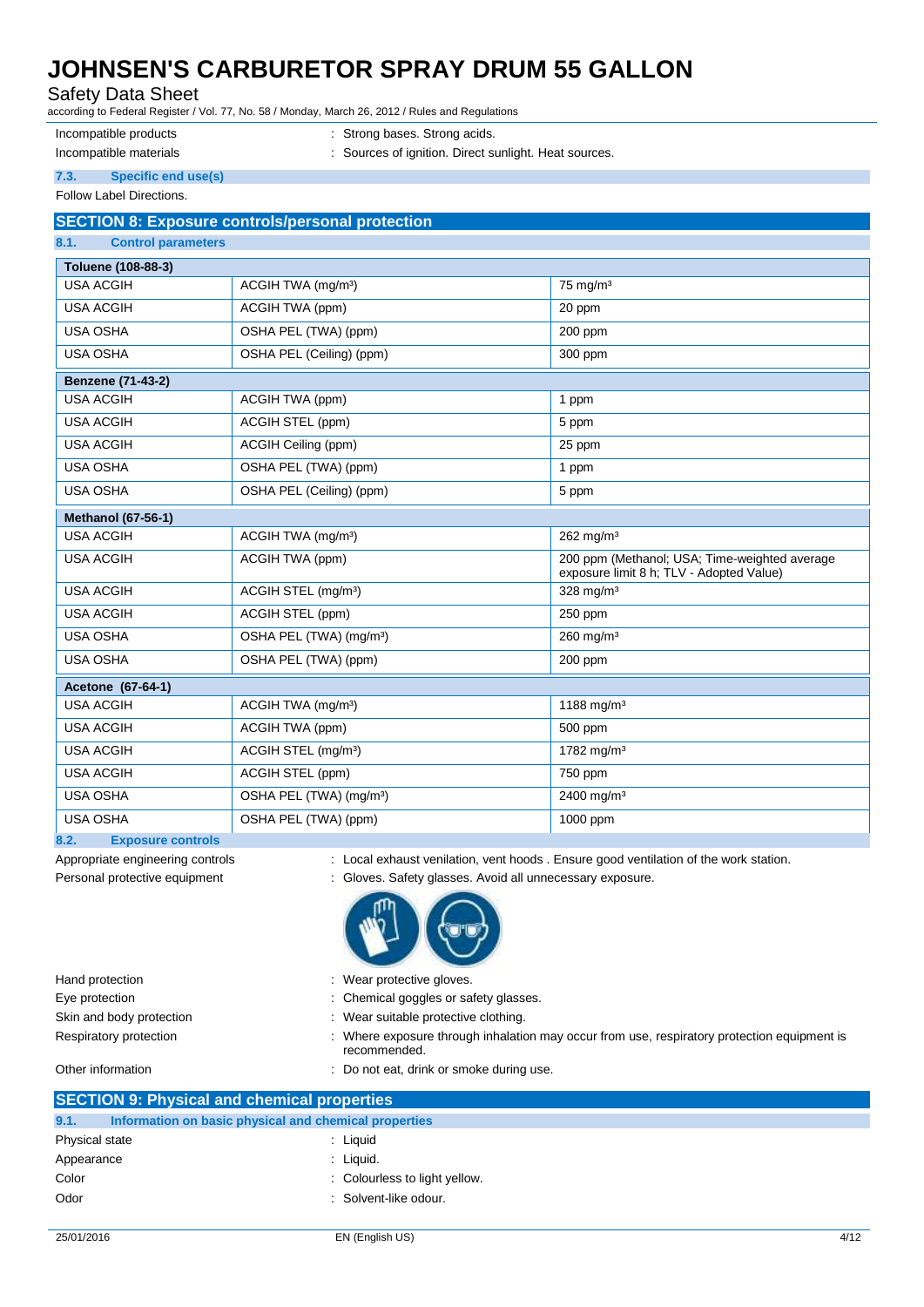### Safety Data Sheet

according to Federal Register / Vol. 77, No. 58 / Monday, March 26, 2012 / Rules and Regulations

| Odor threshold                                                                     | No data available                                                                                                                     |
|------------------------------------------------------------------------------------|---------------------------------------------------------------------------------------------------------------------------------------|
| рH                                                                                 | No data available                                                                                                                     |
| Relative evaporation rate (butyl acetate=1)                                        | No data available                                                                                                                     |
| Melting point                                                                      | No data available                                                                                                                     |
| Freezing point                                                                     | No data available                                                                                                                     |
| <b>Boiling point</b>                                                               | 56 °C (Lowest Component)                                                                                                              |
| Flash point                                                                        | $-19 °C$                                                                                                                              |
| Auto-ignition temperature                                                          | 465 °C (Lowest Component)                                                                                                             |
| Decomposition temperature                                                          | No data available                                                                                                                     |
| Flammability (solid, gas)                                                          | No data available                                                                                                                     |
| Vapor pressure                                                                     | No data available                                                                                                                     |
| Relative vapor density at 20 °C                                                    | No data available                                                                                                                     |
| Relative density                                                                   | 0.86                                                                                                                                  |
| Solubility                                                                         | Poorly soluble in water.                                                                                                              |
| Log Pow                                                                            | No data available                                                                                                                     |
| Log Kow                                                                            | No data available                                                                                                                     |
| Viscosity, kinematic                                                               | No data available                                                                                                                     |
| Viscosity, dynamic                                                                 | No data available                                                                                                                     |
| <b>Explosive properties</b>                                                        | No data available                                                                                                                     |
| Oxidizing properties                                                               | No data available                                                                                                                     |
| <b>Explosion limits</b>                                                            | No data available                                                                                                                     |
| <b>Other information</b><br>9.2.                                                   |                                                                                                                                       |
| VOC content                                                                        | : 44.9%                                                                                                                               |
|                                                                                    |                                                                                                                                       |
| <b>SECTION 10: Stability and reactivity</b>                                        |                                                                                                                                       |
| 10.1.<br><b>Reactivity</b>                                                         |                                                                                                                                       |
| No additional information available                                                |                                                                                                                                       |
| <b>Chemical stability</b><br>10.2.                                                 |                                                                                                                                       |
| Highly flammable liquid and vapor. May form flammable/explosive vapor-air mixture. |                                                                                                                                       |
| 10.3.<br><b>Possibility of hazardous reactions</b>                                 |                                                                                                                                       |
| Not established.                                                                   |                                                                                                                                       |
| <b>Conditions to avoid</b><br>10.4.                                                |                                                                                                                                       |
| Direct sunlight. Extremely high or low temperatures. Open flame.                   |                                                                                                                                       |
| 10.5.<br><b>Incompatible materials</b>                                             |                                                                                                                                       |
| Strong acids. Strong bases.                                                        |                                                                                                                                       |
| 10.6.<br><b>Hazardous decomposition products</b>                                   |                                                                                                                                       |
| Toxic fume. . Carbon monoxide. Carbon dioxide. May release flammable gases.        |                                                                                                                                       |
| <b>SECTION 11: Toxicological information</b>                                       |                                                                                                                                       |
| 11.1.<br><b>Information on toxicological effects</b>                               |                                                                                                                                       |
| Acute toxicity                                                                     | : Oral: Toxic if swallowed. Dermal: Toxic in contact with skin. Inhalation:dust,mist: Harmful if<br>inhaled.                          |
| Toluene (108-88-3)                                                                 |                                                                                                                                       |
| LD50 oral rat                                                                      | 5580 mg/kg body weight (Rat; Equivalent or similar to OECD 401; Literature study; 5580<br>mg/kg bodyweight; Rat; Experimental value)  |
| LD50 dermal rabbit                                                                 | > 5000 mg/kg body weight LD50 quoted as 14.1 mL/kg (12267 mg/kg using density of 0.87)<br>> 28.1 mg/l/4h (Rat; Air, Literature study) |

|                            | inhaled.                                                                                                                             |
|----------------------------|--------------------------------------------------------------------------------------------------------------------------------------|
| Toluene (108-88-3)         |                                                                                                                                      |
| LD50 oral rat              | 5580 mg/kg body weight (Rat; Equivalent or similar to OECD 401; Literature study; 5580<br>mg/kg bodyweight; Rat; Experimental value) |
| LD50 dermal rabbit         | > 5000 mg/kg body weight LD50 quoted as 14.1 mL/kg (12267 mg/kg using density of 0.87)                                               |
| LC50 inhalation rat (mg/l) | > 28.1 mg/l/4h (Rat; Air, Literature study)                                                                                          |
| <b>Benzene (71-43-2)</b>   |                                                                                                                                      |
| LD50 oral rat              | > 930 mg/kg (Rat; Equivalent or similar to OECD 401; Literature study; > 2000 mg/kg<br>bodyweight; Rat; Experimental value)          |
| LD50 dermal rabbit         | > 8240 mg/kg (Rabbit; Experimental value; 21 CFR 191.10; > 9.4; Rabbit)                                                              |
| LC50 inhalation rat (mg/l) | 43.767 mg/l/4h (Rat; Experimental value)                                                                                             |
| LC50 inhalation rat (ppm)  | 13700 ppm/4h (Rat; Experimental value)                                                                                               |
| <b>Methanol (67-56-1)</b>  |                                                                                                                                      |
| LD50 oral rat              | >= 2528 mg/kg body weight application as 50% aqueous solution                                                                        |
|                            |                                                                                                                                      |
| 25/01/2016                 | 5/12<br>EN (English US)                                                                                                              |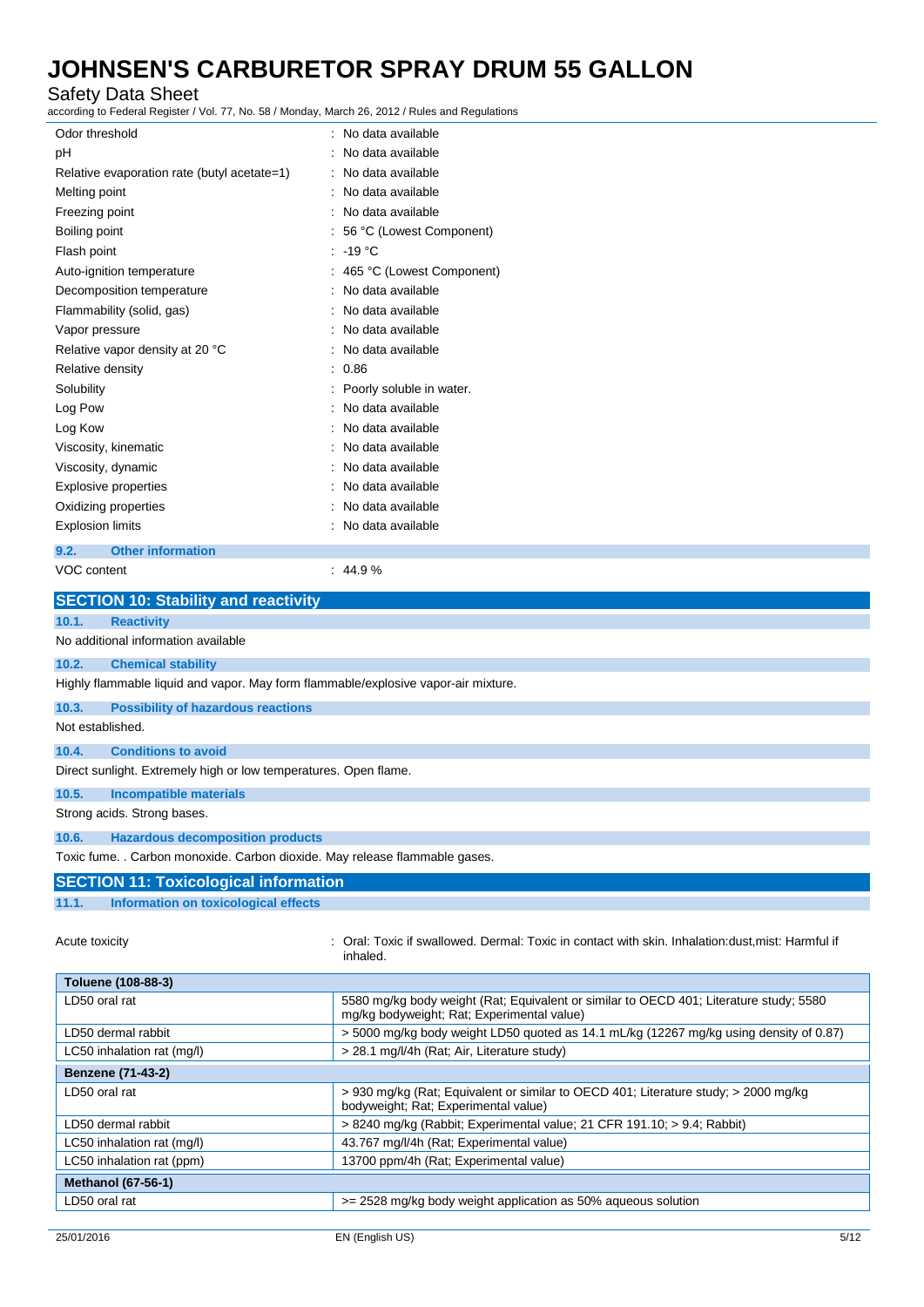Safety Data Sheet

according to Federal Register / Vol. 77, No. 58 / Monday, March 26, 2012 / Rules and Regulations

| <b>Methanol (67-56-1)</b>                              |                                                                                                                                                                    |
|--------------------------------------------------------|--------------------------------------------------------------------------------------------------------------------------------------------------------------------|
| LD50 dermal rabbit                                     | 17100 mg/kg corresponding to 20 ml/kg bw according to the authors                                                                                                  |
| LC50 inhalation rat (mg/l)                             | 128.2 mg/l/4h Air                                                                                                                                                  |
| Acetone (67-64-1)                                      |                                                                                                                                                                    |
| LD50 oral rat                                          | 5800 mg/kg (Rat; Equivalent or similar to OECD 401; Experimental value)                                                                                            |
| LD50 dermal rabbit                                     | 20000 mg/kg (Rabbit; Experimental value; Equivalent or similar to OECD 402)                                                                                        |
| LC50 inhalation rat (mg/l)                             | 71 mg/l/4h (Rat; Experimental value; 76 mg/l/4h; Rat; Experimental value)                                                                                          |
| LC50 inhalation rat (ppm)                              | 30000 ppm/4h (Rat; Experimental value)                                                                                                                             |
| Skin corrosion/irritation                              | Causes skin irritation.                                                                                                                                            |
| Serious eye damage/irritation                          | Causes serious eye irritation.                                                                                                                                     |
| Respiratory or skin sensitization                      | Not classified                                                                                                                                                     |
| Germ cell mutagenicity                                 | Not classified                                                                                                                                                     |
| Carcinogenicity                                        | Not classified                                                                                                                                                     |
| Toluene (108-88-3)                                     |                                                                                                                                                                    |
| IARC group                                             | 3                                                                                                                                                                  |
| <b>Benzene (71-43-2)</b>                               |                                                                                                                                                                    |
| IARC group                                             | 1                                                                                                                                                                  |
| Reproductive toxicity                                  | Suspected of damaging fertility or the unborn child.                                                                                                               |
| Specific target organ toxicity (single exposure)       | Causes damage to organs. May cause drowsiness or dizziness.                                                                                                        |
| Specific target organ toxicity (repeated<br>exposure)  | May cause damage to organs through prolonged or repeated exposure.                                                                                                 |
| Aspiration hazard                                      | Not classified                                                                                                                                                     |
| Potential Adverse human health effects and<br>symptoms | Based on available data, the classification criteria are not met. Harmful if inhaled. Toxic if<br>swallowed. Toxic in contact with skin.                           |
| Symptoms/injuries after inhalation                     | Danger of serious damage to health by prolonged exposure through inhalation. Harmful if<br>inhaled. May cause drowsiness or dizziness.                             |
| Symptoms/injuries after skin contact                   | Repeated exposure to this material can result in absorption through skin causing significant<br>health hazard. Toxic in contact with skin. Causes skin irritation. |
| Symptoms/injuries after eye contact                    | Irritation of the eye tissue. Inflammation/damage of the eye tissue. Redness of the eye tissue.<br>Causes serious eye irritation.                                  |
| Symptoms/injuries after ingestion                      | Toxic if swallowed. Swallowing a small quantity of this material will result in serious health<br>hazard.                                                          |

### **SECTION 12: Ecological information**

### **12.1. Toxicity**

| <b>Benzene (71-43-2)</b>                  |                                                                                                           |  |
|-------------------------------------------|-----------------------------------------------------------------------------------------------------------|--|
| LC50 fish 1                               | 5.3 mg/l (LC50; 96 h; Salmo gairdneri)                                                                    |  |
| EC50 Daphnia 2                            | 10 mg/l (EC50; OECD 202: Daphnia sp. Acute Immobilisation Test; 48 h; Daphnia magna)                      |  |
| Threshold limit algae 1                   | 100 mg/l (ErC50; OECD 201: Alga, Growth Inhibition Test; 72 h; Pseudokirchneriella                        |  |
|                                           | subcapitata; Static system; Fresh water; Experimental value)                                              |  |
| <b>Acetone (67-64-1)</b>                  |                                                                                                           |  |
| EC50 Daphnia 2                            | 12600 mg/l (LC50; Other; 48 h; Daphnia magna; Static system; Fresh water; Experimental<br>value)          |  |
| <b>Methanol (67-56-1)</b>                 |                                                                                                           |  |
| LC50 fish 1                               | 15400 mg/l (LC50; EPA 660/3 - 75/009; 96 h; Lepomis macrochirus; Flow-through system;                     |  |
|                                           | Fresh water; Experimental value)                                                                          |  |
| EC50 Daphnia 1                            | > 10000 mg/l (EC50; DIN 38412-11; 48 h; Daphnia magna; Static system; Fresh water;<br>Experimental value) |  |
| LC50 fish 2                               | 10800 mg/l (LC50; 96 h; Salmo gairdneri)                                                                  |  |
| Acetone (67-64-1)                         |                                                                                                           |  |
| LC50 fish 1                               | 6210 mg/l (96 h; Pimephales promelas; Nominal concentration)                                              |  |
| EC50 Daphnia 1                            | 8800 mg/l (48 h; Daphnia pulex)                                                                           |  |
| LC50 fish 2                               | 5540 mg/l 96 h; Salmo gairdneri (Oncorhynchus mykiss)                                                     |  |
| TLM fish 1                                | 13000 ppm (96 h; Gambusia affinis; Turbulent water)                                                       |  |
| TLM fish 2                                | > 1000 ppm (96 h; Pisces)                                                                                 |  |
| Threshold limit other aquatic organisms 1 | 3000 mg/l (Plankton)                                                                                      |  |
| Threshold limit other aquatic organisms 2 | 28 mg/l (Protozoa)                                                                                        |  |
| Threshold limit algae 1                   | 7500 mg/l (Scenedesmus quadricauda; pH = 7)                                                               |  |
| Threshold limit algae 2                   | 3400 mg/l (48 h; Chlorella sp.)                                                                           |  |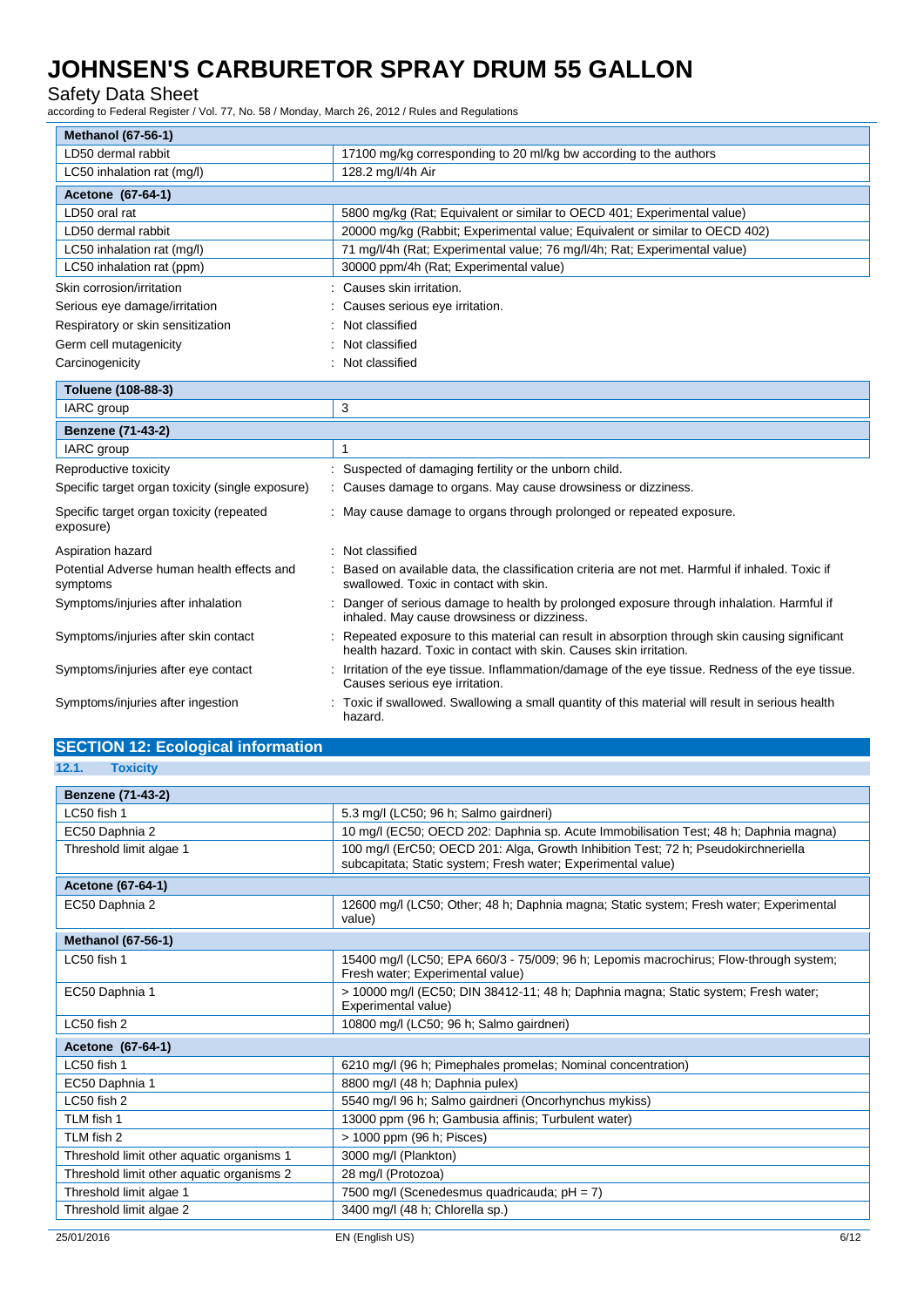Safety Data Sheet

according to Federal Register / Vol. 77, No. 58 / Monday, March 26, 2012 / Rules and Regulations

| <b>Persistence and degradability</b><br>12.2. |                                                                                                                                                                            |  |  |
|-----------------------------------------------|----------------------------------------------------------------------------------------------------------------------------------------------------------------------------|--|--|
| JOHNSEN'S CARBURETOR SPRAY DRUM 55 GALLON     |                                                                                                                                                                            |  |  |
| Persistence and degradability                 | Not established.                                                                                                                                                           |  |  |
| Toluene (108-88-3)                            |                                                                                                                                                                            |  |  |
| Persistence and degradability                 | Readily biodegradable in water. Biodegradable in the soil. Low potential for adsorption in soil.                                                                           |  |  |
| Biochemical oxygen demand (BOD)               | 2.15 g $O2$ /g substance                                                                                                                                                   |  |  |
| Chemical oxygen demand (COD)                  | 2.52 g $O2$ /g substance                                                                                                                                                   |  |  |
| ThOD                                          | 3.13 g $O2$ /g substance                                                                                                                                                   |  |  |
| BOD (% of ThOD)                               | 0.69                                                                                                                                                                       |  |  |
| <b>Benzene (71-43-2)</b>                      |                                                                                                                                                                            |  |  |
| Persistence and degradability                 | Readily biodegradable in water. Ozonation in water. Forming sediments in water.<br>Biodegradable in the soil. Low potential for adsorption in soil. Photolysis in the air. |  |  |
| Biochemical oxygen demand (BOD)               | 2.18 g $O2$ /g substance                                                                                                                                                   |  |  |
| Chemical oxygen demand (COD)                  | 2.15 g $O2$ /g substance                                                                                                                                                   |  |  |
| ThOD                                          | 3.10 g $O2$ /g substance                                                                                                                                                   |  |  |
| BOD (% of ThOD)                               | 0.70                                                                                                                                                                       |  |  |
| <b>Acetone (67-64-1)</b>                      |                                                                                                                                                                            |  |  |
| Persistence and degradability                 | Not established.                                                                                                                                                           |  |  |
| <b>Methanol (67-56-1)</b>                     |                                                                                                                                                                            |  |  |
| Persistence and degradability                 | Readily biodegradable in water. Biodegradable in the soil. Highly mobile in soil.                                                                                          |  |  |
| Biochemical oxygen demand (BOD)               | 0.6 - 1.12 g $O2$ /g substance                                                                                                                                             |  |  |
| Chemical oxygen demand (COD)                  | 1.42 g $O2$ /g substance                                                                                                                                                   |  |  |
| ThOD                                          | 1.5 g $O2$ /g substance                                                                                                                                                    |  |  |
| BOD (% of ThOD)                               | 0.8 (Literature study)                                                                                                                                                     |  |  |
| Acetone (67-64-1)                             |                                                                                                                                                                            |  |  |
| Persistence and degradability                 | Readily biodegradable in water. Biodegradable in the soil. Biodegradable in the soil under                                                                                 |  |  |
|                                               | anaerobic conditions. No (test)data on mobility of the substance available. Not established.                                                                               |  |  |
| Biochemical oxygen demand (BOD)               | 1.43 g $O2$ /g substance                                                                                                                                                   |  |  |
| Chemical oxygen demand (COD)                  | 1.92 g $O2$ /g substance                                                                                                                                                   |  |  |
| ThOD                                          | 2.20 g $O2$ /g substance                                                                                                                                                   |  |  |
| BOD (% of ThOD)                               | (20 day(s)) 0.872                                                                                                                                                          |  |  |
| 12.3.<br><b>Bioaccumulative potential</b>     |                                                                                                                                                                            |  |  |
| JOHNSEN'S CARBURETOR SPRAY DRUM 55 GALLON     |                                                                                                                                                                            |  |  |
| Bioaccumulative potential                     | Not established.                                                                                                                                                           |  |  |
| Toluene (108-88-3)                            |                                                                                                                                                                            |  |  |
| BCF fish 2                                    | 90 (BCF; 72 h; Leuciscus idus; Static system; Fresh water)                                                                                                                 |  |  |
| Log Pow                                       | 2.73 (Experimental value; Other; 20 °C)                                                                                                                                    |  |  |
| Bioaccumulative potential                     | Low potential for bioaccumulation (BCF $<$ 500).                                                                                                                           |  |  |
| <b>Benzene (71-43-2)</b>                      |                                                                                                                                                                            |  |  |
| BCF fish 1                                    | 19 (BCF)                                                                                                                                                                   |  |  |
| BCF fish 2                                    | < 10 (BCF; OECD 305: Bioconcentration: Flow-Through Fish Test; 3 days; Leuciscus idus;<br>Flow-through system; Fresh water; Experimental value)                            |  |  |
| BCF other aquatic organisms 1                 | 30 (BCF; 24 h; Chlorella sp.)                                                                                                                                              |  |  |
| Log Pow                                       | 2.13 (Experimental value)                                                                                                                                                  |  |  |
| Bioaccumulative potential                     | Low potential for bioaccumulation (BCF $<$ 500).                                                                                                                           |  |  |
| <b>Acetone (67-64-1)</b>                      |                                                                                                                                                                            |  |  |
| Bioaccumulative potential                     | Not established.                                                                                                                                                           |  |  |
| <b>Methanol (67-56-1)</b>                     |                                                                                                                                                                            |  |  |
| BCF fish 1                                    | < 10 (BCF; 72 h; Leuciscus idus)                                                                                                                                           |  |  |
| Log Pow                                       | -0.77 (Experimental value; Other)                                                                                                                                          |  |  |
| Bioaccumulative potential                     | Low potential for bioaccumulation (BCF $<$ 500).                                                                                                                           |  |  |
| Acetone (67-64-1)                             |                                                                                                                                                                            |  |  |
| BCF fish 1                                    | 0.69 (Pisces)                                                                                                                                                              |  |  |
| BCF other aquatic organisms 1                 | 3                                                                                                                                                                          |  |  |
| Log Pow                                       | $-0.24$ (Test data)                                                                                                                                                        |  |  |
| Bioaccumulative potential                     | Not bioaccumulative. Not established.                                                                                                                                      |  |  |
| <b>Mobility in soil</b><br>12.4.              |                                                                                                                                                                            |  |  |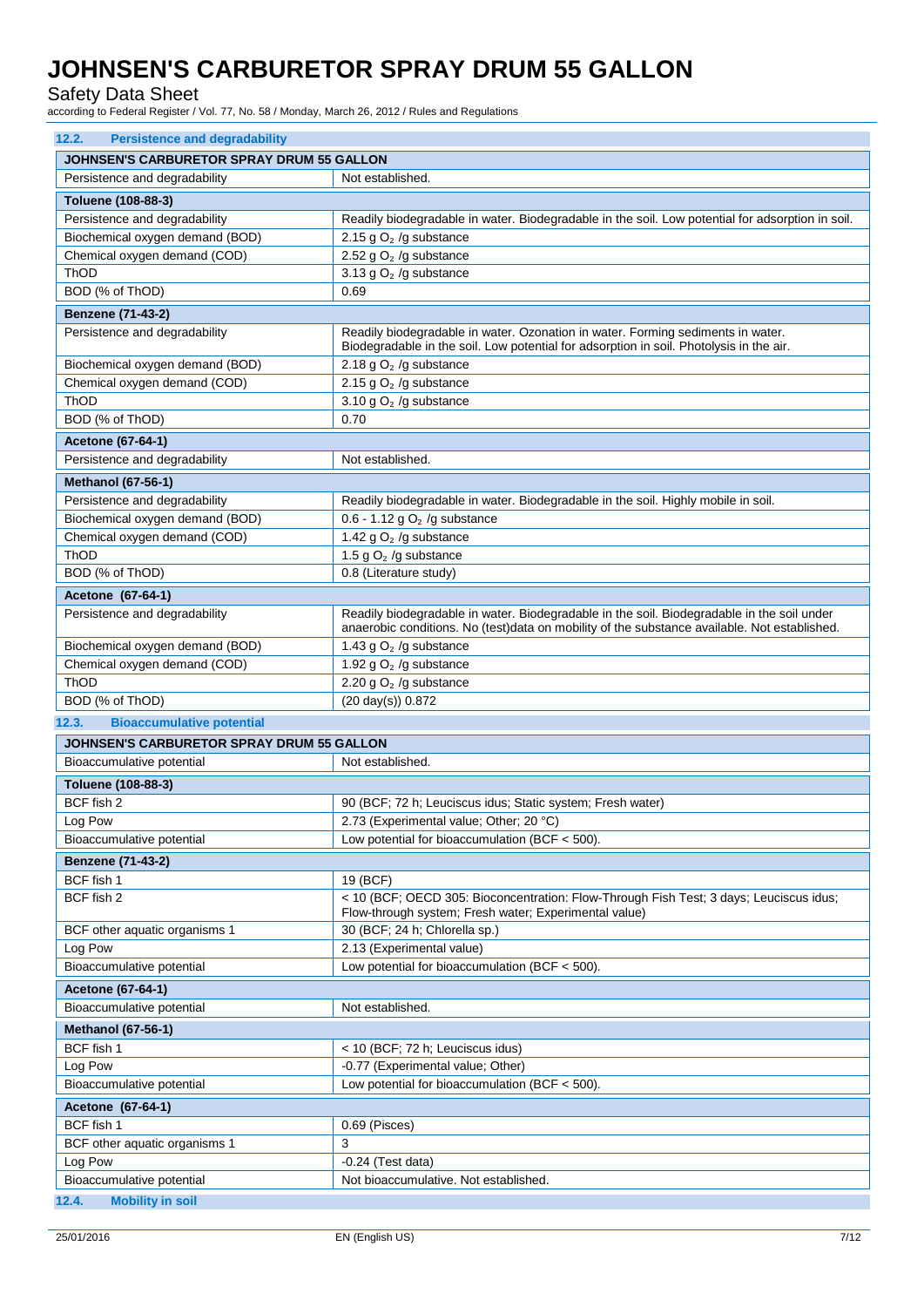### Safety Data Sheet

according to Federal Register / Vol. 77, No. 58 / Monday, March 26, 2012 / Rules and Regulations

| Toluene (108-88-3)                    |                                          |  |
|---------------------------------------|------------------------------------------|--|
| Surface tension                       | 0.03 N/m (20 $^{\circ}$ C)               |  |
| <b>Benzene (71-43-2)</b>              |                                          |  |
| Surface tension                       | 0.029 N/m (20 $^{\circ}$ C)              |  |
| Log Koc                               | Koc, 134.1; QSAR                         |  |
| <b>Methanol (67-56-1)</b>             |                                          |  |
| Surface tension                       | $0.023$ N/m (20 °C)                      |  |
| Log Koc                               | Koc, PCKOCWIN v1.66; 1; Calculated value |  |
| Acetone (67-64-1)                     |                                          |  |
| Surface tension                       | 0.0237 N/m (20 $°C$ )                    |  |
| <b>Other adverse effects</b><br>12.5. |                                          |  |
| Other information                     | : Avoid release to the environment.      |  |

| <b>SECTION 13: Disposal considerations</b> |                                |  |                                                                                                                                                                                                                              |
|--------------------------------------------|--------------------------------|--|------------------------------------------------------------------------------------------------------------------------------------------------------------------------------------------------------------------------------|
| 13.1.                                      | <b>Waste treatment methods</b> |  |                                                                                                                                                                                                                              |
|                                            | Waste disposal recommendations |  | Dispose in a safe manner in accordance with local/national regulations. Dispose of<br>contents/container to appropriate waste disposal facility, in accordance with local, regional,<br>national, international regulations. |
|                                            | Additional information         |  | Handle empty containers with care because residual vapors are flammable.                                                                                                                                                     |
|                                            | Ecology - waste materials      |  | : Avoid release to the environment. Hazardous waste due to toxicity.                                                                                                                                                         |

### **SECTION 14: Transport information**

|                            | In accordance with ADR / RID / IMDG / IATA / ADN                                                                                                                                                                                                                                                                                                                                                                                                                                                                                                                                                                                                                                                                                                                                                                                                                                                                                                                                                                                                                                                                       |
|----------------------------|------------------------------------------------------------------------------------------------------------------------------------------------------------------------------------------------------------------------------------------------------------------------------------------------------------------------------------------------------------------------------------------------------------------------------------------------------------------------------------------------------------------------------------------------------------------------------------------------------------------------------------------------------------------------------------------------------------------------------------------------------------------------------------------------------------------------------------------------------------------------------------------------------------------------------------------------------------------------------------------------------------------------------------------------------------------------------------------------------------------------|
| US DOT (ground):           | UN1993, Flammable liquids, n.o.s. (Acetone, Methanol, Toluene) (-19C CC), 3, II                                                                                                                                                                                                                                                                                                                                                                                                                                                                                                                                                                                                                                                                                                                                                                                                                                                                                                                                                                                                                                        |
| ICAO/IATA (air):           | UN1993, Flammable liquids, n.o.s. (Acetone, Methanol, Toluene) (-19C CC), 3, II                                                                                                                                                                                                                                                                                                                                                                                                                                                                                                                                                                                                                                                                                                                                                                                                                                                                                                                                                                                                                                        |
| IMO/IMDG (water):          | UN1993, Flammable liquids, n.o.s. (Acetone, Methanol, Toluene) (-19C CC), 3, II                                                                                                                                                                                                                                                                                                                                                                                                                                                                                                                                                                                                                                                                                                                                                                                                                                                                                                                                                                                                                                        |
| <b>Special Provisions:</b> | IB2 - Authorized IBCs: Metal (31A, 31B and 31N); Rigid plastics (31H1 and 31H2); Composite (31HZ1). Additional<br>Requirement: Only liquids with a vapor pressure less than or equal to 110 kPa at 50 C (1.1 bar at 122 F), or 130 kPa at 55<br>C (1.3 bar at 131 F) are authorized<br>T7 - 4 178.274(d)(2) Normal 178.275(d)(3)<br>TP1 - The maximum degree of filling must not exceed the degree of filling determined by the following: Degree of filling =<br>97 / 1 + a (tr - tf) Where: tr is the maximum mean bulk temperature during transport, and tf is the temperature in degrees<br>celsius of the liquid during filling<br>TP8 - A portable tank having a minimum test pressure of 1.5 bar (150 kPa) may be used when the flash point of the<br>hazardous material transported is greater than 0 C (32 F)<br>TP28 - A portable tank having a minimum test pressure of 2.65 bar (265 kPa) may be used provided the calculated test<br>pressure is 2.65 bar or less based on the MAWP of the hazardous material, as defined in 178.275 of this subchapter,<br>where the test pressure is 1.5 times the MAWP |

| 14.2.<br>UN proper shipping name        |                                                                                                                                                                                                                                                                                                                                                                                                                                                                                                                                                                                                                                                                                                                                                                                                                                                                                                                                                                                                                                                                                                                                    |
|-----------------------------------------|------------------------------------------------------------------------------------------------------------------------------------------------------------------------------------------------------------------------------------------------------------------------------------------------------------------------------------------------------------------------------------------------------------------------------------------------------------------------------------------------------------------------------------------------------------------------------------------------------------------------------------------------------------------------------------------------------------------------------------------------------------------------------------------------------------------------------------------------------------------------------------------------------------------------------------------------------------------------------------------------------------------------------------------------------------------------------------------------------------------------------------|
| Proper Shipping Name (DOT)              | : Flammable liquids, n.o.s. (Acetone, Methanol, Toluene) (-19C CC)                                                                                                                                                                                                                                                                                                                                                                                                                                                                                                                                                                                                                                                                                                                                                                                                                                                                                                                                                                                                                                                                 |
| Class (DOT)                             | : 3 - Class 3 - Flammable and combustible liquid 49 CFR 173.120                                                                                                                                                                                                                                                                                                                                                                                                                                                                                                                                                                                                                                                                                                                                                                                                                                                                                                                                                                                                                                                                    |
| Hazard labels (DOT)                     | : 3 - Flammable liquid                                                                                                                                                                                                                                                                                                                                                                                                                                                                                                                                                                                                                                                                                                                                                                                                                                                                                                                                                                                                                                                                                                             |
|                                         |                                                                                                                                                                                                                                                                                                                                                                                                                                                                                                                                                                                                                                                                                                                                                                                                                                                                                                                                                                                                                                                                                                                                    |
| <b>DOT Symbols</b>                      | : G - Identifies PSN requiring a technical name                                                                                                                                                                                                                                                                                                                                                                                                                                                                                                                                                                                                                                                                                                                                                                                                                                                                                                                                                                                                                                                                                    |
| Packing group (DOT)                     | : II - Medium Danger                                                                                                                                                                                                                                                                                                                                                                                                                                                                                                                                                                                                                                                                                                                                                                                                                                                                                                                                                                                                                                                                                                               |
| DOT Special Provisions (49 CFR 172.102) | : IB2 - Authorized IBCs: Metal (31A, 31B and 31N); Rigid plastics (31H1 and 31H2); Composite<br>(31HZ1). Additional Requirement: Only liquids with a vapor pressure less than or equal to 110<br>kPa at 50 C (1.1 bar at 122 F), or 130 kPa at 55 C (1.3 bar at 131 F) are authorized<br>T7 - 4 178.274(d)(2) Normal 178.275(d)(3)<br>TP1 - The maximum degree of filling must not exceed the degree of filling determined by the<br>following: Degree of filling = $97/1 + a$ (tr - tf) Where: tr is the maximum mean bulk temperature<br>during transport, and if is the temperature in degrees celsius of the liquid during filling<br>TP8 - A portable tank having a minimum test pressure of 1.5 bar (150 kPa) may be used when<br>the flash point of the hazardous material transported is greater than 0 C (32 F)<br>TP28 - A portable tank having a minimum test pressure of 2.65 bar (265 kPa) may be used<br>provided the calculated test pressure is 2.65 bar or less based on the MAWP of the hazardous<br>material, as defined in 178.275 of this subchapter, where the test pressure is 1.5 times the<br><b>MAWP</b> |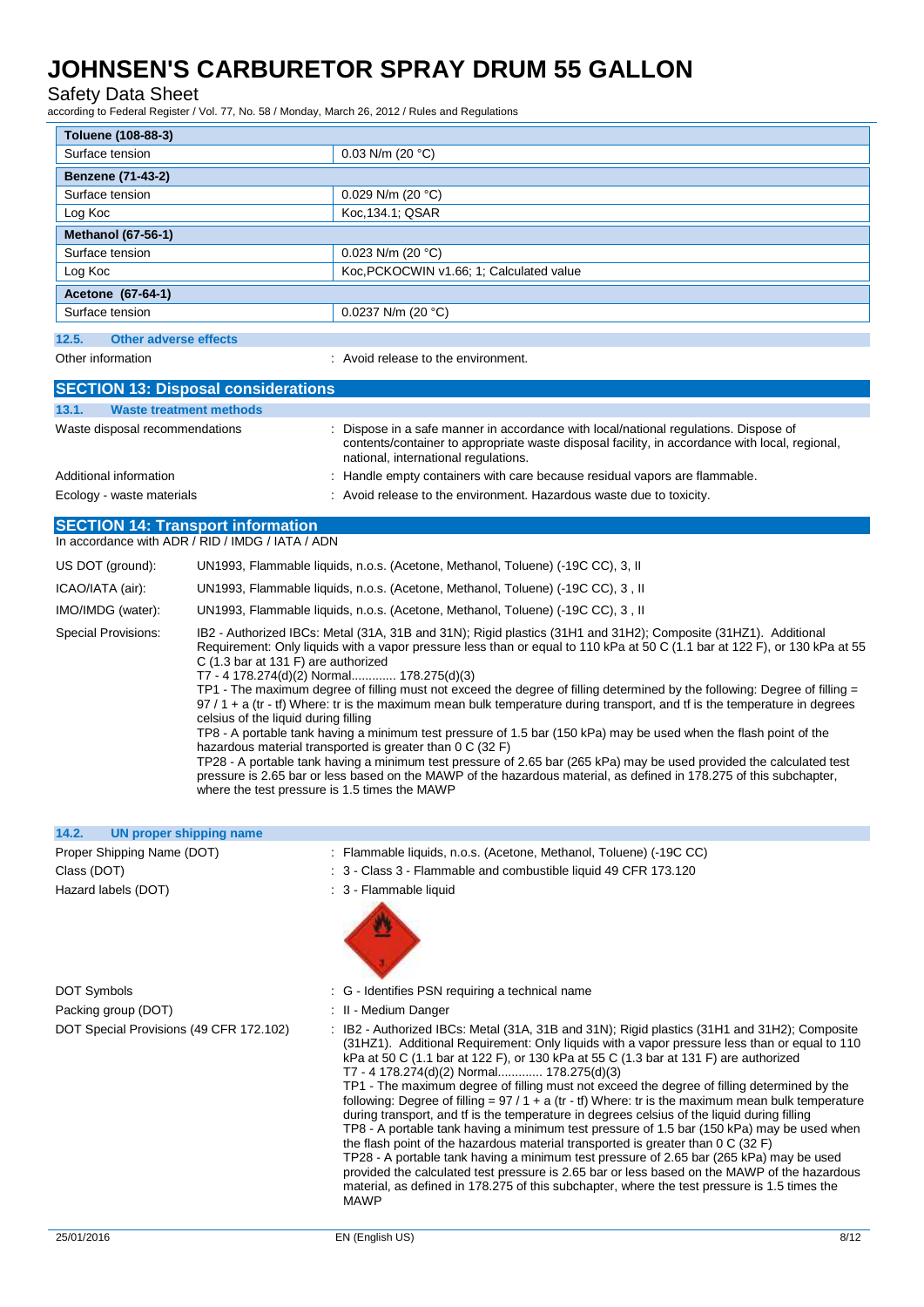| <b>Safety Data Sheet</b><br>according to Federal Register / Vol. 77, No. 58 / Monday, March 26, 2012 / Rules and Regulations                                                                     |                                                                                                                                                                                                                                                                                                                                                                                                                |
|--------------------------------------------------------------------------------------------------------------------------------------------------------------------------------------------------|----------------------------------------------------------------------------------------------------------------------------------------------------------------------------------------------------------------------------------------------------------------------------------------------------------------------------------------------------------------------------------------------------------------|
| DOT Packaging Exceptions (49 CFR 173.xxx)                                                                                                                                                        | : 150                                                                                                                                                                                                                                                                                                                                                                                                          |
| DOT Packaging Non Bulk (49 CFR 173.xxx)                                                                                                                                                          | : 202                                                                                                                                                                                                                                                                                                                                                                                                          |
|                                                                                                                                                                                                  |                                                                                                                                                                                                                                                                                                                                                                                                                |
| DOT Packaging Bulk (49 CFR 173.xxx)                                                                                                                                                              | : 242                                                                                                                                                                                                                                                                                                                                                                                                          |
| 14.3. Additional information                                                                                                                                                                     |                                                                                                                                                                                                                                                                                                                                                                                                                |
| Other information                                                                                                                                                                                | : No supplementary information available.                                                                                                                                                                                                                                                                                                                                                                      |
| <b>Overland transport</b>                                                                                                                                                                        |                                                                                                                                                                                                                                                                                                                                                                                                                |
| No additional information available                                                                                                                                                              |                                                                                                                                                                                                                                                                                                                                                                                                                |
| <b>Transport by sea</b>                                                                                                                                                                          |                                                                                                                                                                                                                                                                                                                                                                                                                |
| DOT Vessel Stowage Location                                                                                                                                                                      | B - (i) The material may be stowed "on deck" or "under deck" on a cargo vessel and on a<br>passenger vessel carrying a number of passengers limited to not more than the larger of 25<br>passengers, or one passenger per each 3 m of overall vessel length; and (ii) "On deck only" on<br>passenger vessels in which the number of passengers specified in paragraph (k)(2)(i) of this<br>section is exceeded |
| <b>Air transport</b>                                                                                                                                                                             |                                                                                                                                                                                                                                                                                                                                                                                                                |
| DOT Quantity Limitations Passenger aircraft/rail : 5 L<br>(49 CFR 173.27)                                                                                                                        |                                                                                                                                                                                                                                                                                                                                                                                                                |
| DOT Quantity Limitations Cargo aircraft only (49 : 60 L<br>CFR 175.75)                                                                                                                           |                                                                                                                                                                                                                                                                                                                                                                                                                |
| <b>SECTION 15: Regulatory information</b>                                                                                                                                                        |                                                                                                                                                                                                                                                                                                                                                                                                                |
| <b>15.1. US Federal regulations</b>                                                                                                                                                              |                                                                                                                                                                                                                                                                                                                                                                                                                |
| JOHNSEN'S CARBURETOR SPRAY DRUM 55 GALLON                                                                                                                                                        |                                                                                                                                                                                                                                                                                                                                                                                                                |
| SARA Section 311/312 Hazard Classes                                                                                                                                                              | Delayed (chronic) health hazard                                                                                                                                                                                                                                                                                                                                                                                |
|                                                                                                                                                                                                  | Fire hazard<br>Immediate (acute) health hazard                                                                                                                                                                                                                                                                                                                                                                 |
| Toluene (108-88-3)                                                                                                                                                                               |                                                                                                                                                                                                                                                                                                                                                                                                                |
| Subject to reporting requirements of United States SARA Section 313<br>Listed on the United States TSCA (Toxic Substances Control Act) inventory<br>Listed on the United States SARA Section 302 |                                                                                                                                                                                                                                                                                                                                                                                                                |
| SARA Section 311/312 Hazard Classes                                                                                                                                                              | Delayed (chronic) health hazard                                                                                                                                                                                                                                                                                                                                                                                |
|                                                                                                                                                                                                  | Fire hazard<br>Immediate (acute) health hazard                                                                                                                                                                                                                                                                                                                                                                 |
| <b>Benzene (71-43-2)</b>                                                                                                                                                                         |                                                                                                                                                                                                                                                                                                                                                                                                                |
| Listed on the United States TSCA (Toxic Substances Control Act) inventory<br>Subject to reporting requirements of United States SARA Section 313                                                 |                                                                                                                                                                                                                                                                                                                                                                                                                |
| <b>Methanol (67-56-1)</b>                                                                                                                                                                        |                                                                                                                                                                                                                                                                                                                                                                                                                |
| Subject to reporting requirements of United States SARA Section 313                                                                                                                              |                                                                                                                                                                                                                                                                                                                                                                                                                |
| Listed on the United States TSCA (Toxic Substances Control Act) inventory<br>Listed on the United States SARA Section 302<br>Listed on the United States SARA Section 355                        |                                                                                                                                                                                                                                                                                                                                                                                                                |
| SARA Section 311/312 Hazard Classes                                                                                                                                                              | Immediate (acute) health hazard<br>Delayed (chronic) health hazard<br>Fire hazard                                                                                                                                                                                                                                                                                                                              |
| <b>Acetone (67-64-1)</b>                                                                                                                                                                         |                                                                                                                                                                                                                                                                                                                                                                                                                |
| Listed on the United States TSCA (Toxic Substances Control Act) inventory<br>Subject to reporting requirements of United States SARA Section 313                                                 |                                                                                                                                                                                                                                                                                                                                                                                                                |
| SARA Section 311/312 Hazard Classes                                                                                                                                                              | Immediate (acute) health hazard<br>Fire hazard<br>Delayed (chronic) health hazard                                                                                                                                                                                                                                                                                                                              |
| 15.2. International regulations                                                                                                                                                                  |                                                                                                                                                                                                                                                                                                                                                                                                                |
| <b>CANADA</b>                                                                                                                                                                                    |                                                                                                                                                                                                                                                                                                                                                                                                                |
| JOHNSEN'S CARBURETOR SPRAY DRUM 55 GALLON                                                                                                                                                        |                                                                                                                                                                                                                                                                                                                                                                                                                |
| <b>WHMIS Classification</b>                                                                                                                                                                      | Class B Division 2 - Flammable Liquid                                                                                                                                                                                                                                                                                                                                                                          |
|                                                                                                                                                                                                  |                                                                                                                                                                                                                                                                                                                                                                                                                |
| Toluene (108-88-3)                                                                                                                                                                               |                                                                                                                                                                                                                                                                                                                                                                                                                |
| Listed on the Canadian DSL (Domestic Substances List)<br><b>WHMIS Classification</b>                                                                                                             |                                                                                                                                                                                                                                                                                                                                                                                                                |
|                                                                                                                                                                                                  | Class B Division 2 - Flammable Liquid<br>Class D Division 2 Subdivision A - Very toxic material causing other toxic effects<br>Class D Division 2 Subdivision B - Toxic material causing other toxic effects                                                                                                                                                                                                   |
| <b>Benzene (71-43-2)</b>                                                                                                                                                                         |                                                                                                                                                                                                                                                                                                                                                                                                                |

Listed on the Canadian DSL (Domestic Substances List)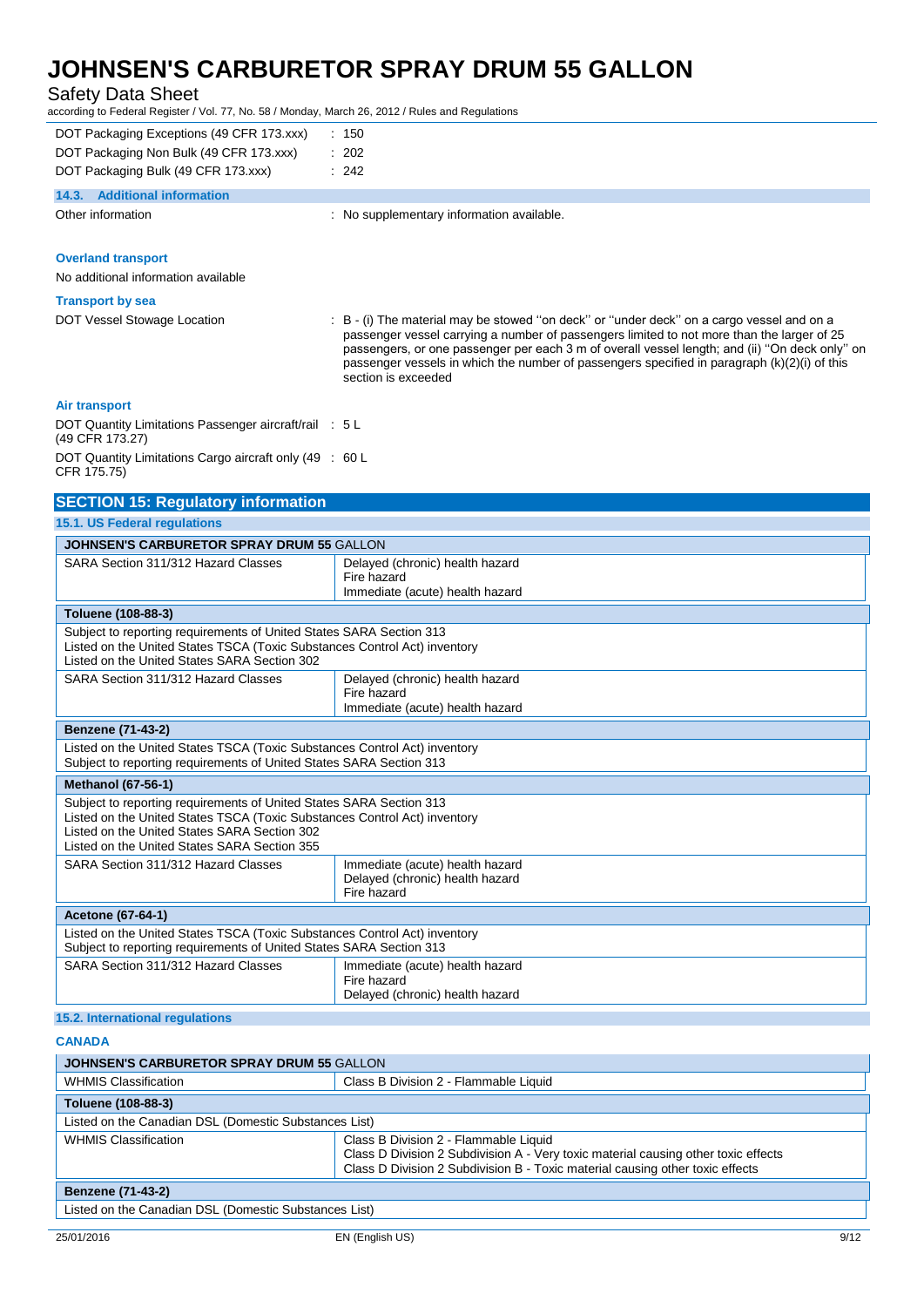### Safety Data Sheet

according to Federal Register / Vol. 77, No. 58 / Monday, March 26, 2012 / Rules and Regulations

| <b>Methanol (67-56-1)</b>                             |                                                                                                                                                                                                                                                                                                               |  |
|-------------------------------------------------------|---------------------------------------------------------------------------------------------------------------------------------------------------------------------------------------------------------------------------------------------------------------------------------------------------------------|--|
| Listed on the Canadian DSL (Domestic Substances List) |                                                                                                                                                                                                                                                                                                               |  |
| <b>WHMIS Classification</b>                           | Class B Division 2 - Flammable Liquid<br>Class D Division 1 Subdivision B - Toxic material causing immediate and serious toxic effects<br>Class D Division 2 Subdivision A - Very toxic material causing other toxic effects<br>Class D Division 2 Subdivision B - Toxic material causing other toxic effects |  |
| <b>Acetone (67-64-1)</b>                              |                                                                                                                                                                                                                                                                                                               |  |
| Listed on the Canadian DSL (Domestic Substances List) |                                                                                                                                                                                                                                                                                                               |  |
| <b>WHMIS Classification</b>                           | Class B Division 2 - Flammable Liquid<br>Class D Division 2 Subdivision B - Toxic material causing other toxic effects                                                                                                                                                                                        |  |

### **EU-Regulations**

| Toluene (108-88-3)                                                                                                                                                                                                                                                                                |
|---------------------------------------------------------------------------------------------------------------------------------------------------------------------------------------------------------------------------------------------------------------------------------------------------|
| Listed on the EEC inventory EINECS (European Inventory of Existing Commercial Chemical Substances)                                                                                                                                                                                                |
| <b>Benzene (71-43-2)</b>                                                                                                                                                                                                                                                                          |
| <b>Methanol (67-56-1)</b>                                                                                                                                                                                                                                                                         |
| Listed on the EEC inventory EINECS (European Inventory of Existing Commercial Chemical Substances)                                                                                                                                                                                                |
| Acetone (67-64-1)                                                                                                                                                                                                                                                                                 |
| Listed on the EEC inventory EINECS (European Inventory of Existing Commercial Chemical Substances)- Directive 79/831/EEC, sixth<br>Amendment of Directive 67/548/EEC (dangerous substances)<br>Listed on the EEC inventory EINECS (European Inventory of Existing Commercial Chemical Substances) |

#### **Classification according to Regulation (EC) No. 1272/2008 [CLP]**

#### **Classification according to Directive 67/548/EEC [DSD] or 1999/45/EC [DPD]**

Repr.Cat.3; R63 F; R11 T; R23/24/25 T; R39/23/24/25 Xn; R48/20 Xi; R36/38 Full text of R-phrases: see section 16

#### **15.2.2. National regulations**

#### **Benzene (71-43-2)**

Listed on IECSC (Inventory of Existing Chemical Substances Produced or Imported in China)

Listed on KECI (Korean Existing Chemicals Inventory)

Listed on NZIoC (New Zealand Inventory of Chemicals) Listed on PICCS (Philippines Inventory of Chemicals and Chemical Substances)

Listed on the AICS (Australian Inventory of Chemical Substances)

Listed on the Japanese ENCS (Existing & New Chemical Substances) inventory

**Methanol (67-56-1)**

Listed on the Canadian IDL (Ingredient Disclosure List)

### **Acetone (67-64-1)**

Listed on PICCS (Philippines Inventory of Chemicals and Chemical Substances)

Listed on IECSC (Inventory of Existing Chemical Substances Produced or Imported in China)

Listed on KECI (Korean Existing Chemicals Inventory)

Listed on the AICS (Australian Inventory of Chemical Substances)

Listed on the Japanese ENCS (Existing & New Chemical Substances) inventory

Listed on the Korean ECL (Existing Chemicals List)

### **15.3. US State regulations**

| <b>JOHNSEN'S CARBURETOR SPRAY DRUM 55 GALLON</b>                       |                                                                           |
|------------------------------------------------------------------------|---------------------------------------------------------------------------|
| U.S. California - Proposition 65 - Carcinogens List                    | No                                                                        |
| U.S. - California - Proposition 65 - Developmental<br>Toxicity         | <b>No</b>                                                                 |
| U.S. - California - Proposition 65 - Reproductive<br>Toxicity - Female | <b>No</b>                                                                 |
| U.S. - California - Proposition 65 - Reproductive<br>Toxicity - Male   | No                                                                        |
| State or local regulations                                             | U.S. - California - Proposition 65 - Maximum Allowable Dose Levels (MADL) |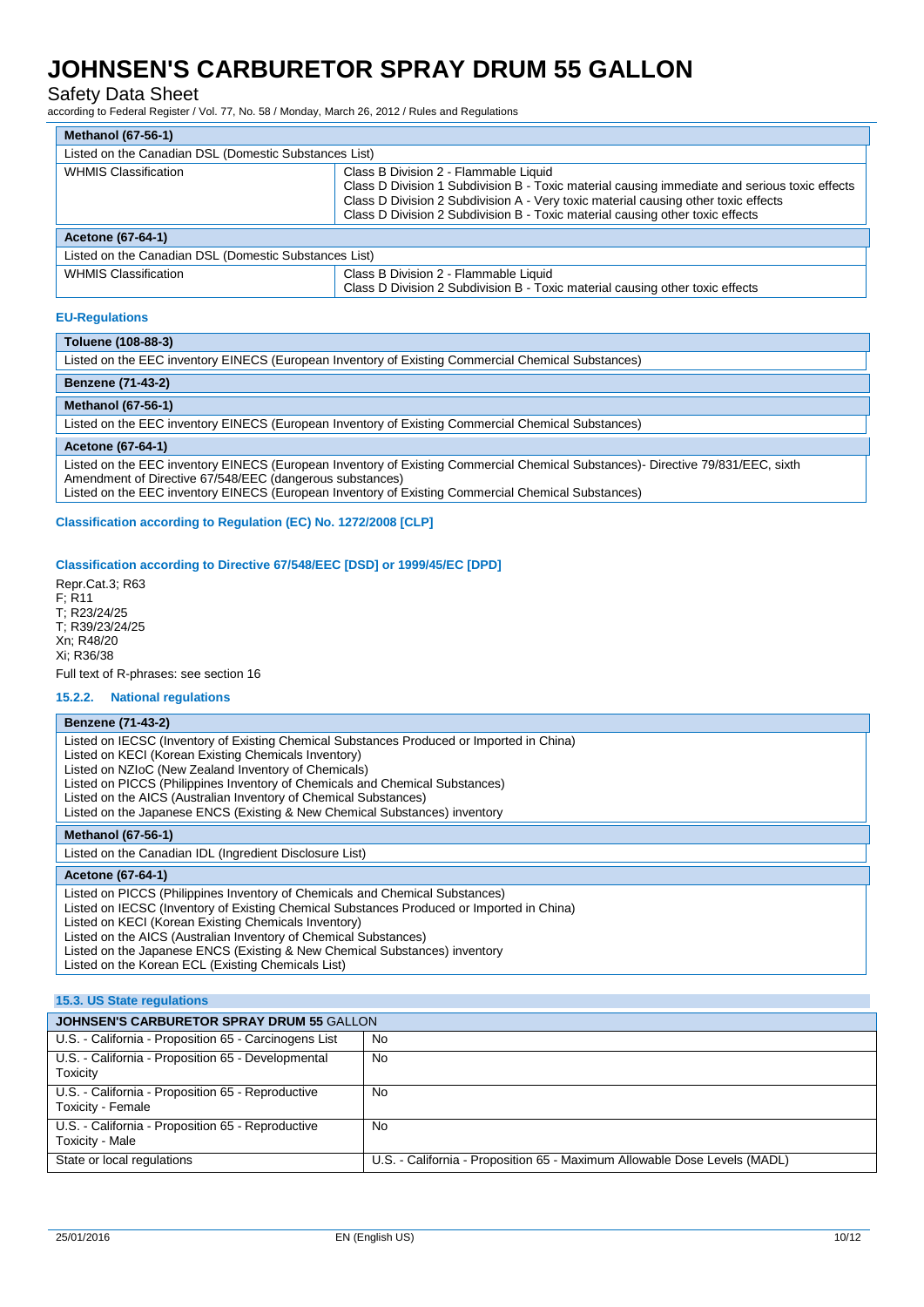Safety Data Sheet

according to Federal Register / Vol. 77, No. 58 / Monday, March 26, 2012 / Rules and Regulations

| Toluene (108-88-3)                                                                                                                                                                                                                                                                                                                                                                                                                                                                                                                                                 |                                                                          |                                                                              |                                                                            |                                      |  |
|--------------------------------------------------------------------------------------------------------------------------------------------------------------------------------------------------------------------------------------------------------------------------------------------------------------------------------------------------------------------------------------------------------------------------------------------------------------------------------------------------------------------------------------------------------------------|--------------------------------------------------------------------------|------------------------------------------------------------------------------|----------------------------------------------------------------------------|--------------------------------------|--|
| U.S. - California -<br>Proposition 65 -<br>Carcinogens List                                                                                                                                                                                                                                                                                                                                                                                                                                                                                                        | U.S. - California -<br>Proposition 65 -<br><b>Developmental Toxicity</b> | U.S. - California -<br>Proposition 65 -<br>Reproductive Toxicity -<br>Female | U.S. - California -<br>Proposition 65 -<br>Reproductive Toxicity -<br>Male | Non-significant risk level<br>(NSRL) |  |
| No                                                                                                                                                                                                                                                                                                                                                                                                                                                                                                                                                                 | Yes                                                                      | No                                                                           | No                                                                         |                                      |  |
| <b>Benzene (71-43-2)</b>                                                                                                                                                                                                                                                                                                                                                                                                                                                                                                                                           |                                                                          |                                                                              |                                                                            |                                      |  |
| U.S. - California -<br>Proposition 65 -<br>Carcinogens List                                                                                                                                                                                                                                                                                                                                                                                                                                                                                                        | U.S. - California -<br>Proposition 65 -<br><b>Developmental Toxicity</b> | U.S. - California -<br>Proposition 65 -<br>Reproductive Toxicity -<br>Female | U.S. - California -<br>Proposition 65 -<br>Reproductive Toxicity -<br>Male | Non-significant risk level<br>(NSRL) |  |
| Yes                                                                                                                                                                                                                                                                                                                                                                                                                                                                                                                                                                | Yes                                                                      | No                                                                           | Yes                                                                        |                                      |  |
| <b>Acetone (67-64-1)</b>                                                                                                                                                                                                                                                                                                                                                                                                                                                                                                                                           |                                                                          |                                                                              |                                                                            |                                      |  |
| U.S. - California -<br>Proposition 65 -<br>Carcinogens List                                                                                                                                                                                                                                                                                                                                                                                                                                                                                                        | U.S. - California -<br>Proposition 65 -<br><b>Developmental Toxicity</b> | U.S. - California -<br>Proposition 65 -<br>Reproductive Toxicity -<br>Female | U.S. - California -<br>Proposition 65 -<br>Reproductive Toxicity -<br>Male | Non-significant risk level<br>(NSRL) |  |
| No                                                                                                                                                                                                                                                                                                                                                                                                                                                                                                                                                                 | <b>No</b>                                                                | No                                                                           | No                                                                         |                                      |  |
| <b>Methanol (67-56-1)</b>                                                                                                                                                                                                                                                                                                                                                                                                                                                                                                                                          |                                                                          |                                                                              |                                                                            |                                      |  |
| U.S. California<br>Proposition 65 -<br>Carcinogens List                                                                                                                                                                                                                                                                                                                                                                                                                                                                                                            | U.S. - California -<br>Proposition 65 -<br><b>Developmental Toxicity</b> | U.S. - California -<br>Proposition 65 -<br>Reproductive Toxicity -<br>Female | U.S. - California -<br>Proposition 65 -<br>Reproductive Toxicity -<br>Male | Non-significant risk level<br>(NSRL) |  |
| No                                                                                                                                                                                                                                                                                                                                                                                                                                                                                                                                                                 | Yes                                                                      | No                                                                           | No                                                                         |                                      |  |
| Acetone (67-64-1)                                                                                                                                                                                                                                                                                                                                                                                                                                                                                                                                                  |                                                                          |                                                                              |                                                                            |                                      |  |
| U.S. - California -<br>Proposition 65 -<br>Carcinogens List                                                                                                                                                                                                                                                                                                                                                                                                                                                                                                        | U.S. - California -<br>Proposition 65 -<br><b>Developmental Toxicity</b> | U.S. - California -<br>Proposition 65 -<br>Reproductive Toxicity -<br>Female | U.S. - California -<br>Proposition 65 -<br>Reproductive Toxicity -<br>Male | Non-significant risk level<br>(NSRL) |  |
| Yes                                                                                                                                                                                                                                                                                                                                                                                                                                                                                                                                                                | No                                                                       | No                                                                           | <b>No</b>                                                                  |                                      |  |
| Toluene (108-88-3)                                                                                                                                                                                                                                                                                                                                                                                                                                                                                                                                                 |                                                                          |                                                                              |                                                                            |                                      |  |
| State or local regulations                                                                                                                                                                                                                                                                                                                                                                                                                                                                                                                                         |                                                                          |                                                                              |                                                                            |                                      |  |
| U.S. - California - Proposition 65 - Maximum Allowable Dose Levels (MADL)<br>U.S. - New Jersey - Special Health Hazards Substances List<br>New Jersey Right-to-Know<br>U.S. - Massachusetts - Right To Know List<br>Rhode Island Right to Know<br>U.S. - Michigan - Critical Materials List<br>U.S. - New Jersey - Environmental Hazardous Substances List<br>U.S. - Illinois - Toxic Air Contaminants<br>U.S. - New York - Reporting of Releases Part 597 - List of Hazardous Substances<br>U.S. - Pennsylvania - RTK (Right to Know) - Environmental Hazard List |                                                                          |                                                                              |                                                                            |                                      |  |
| <b>Benzene (71-43-2)</b>                                                                                                                                                                                                                                                                                                                                                                                                                                                                                                                                           |                                                                          |                                                                              |                                                                            |                                      |  |
| <b>State or local requlations</b>                                                                                                                                                                                                                                                                                                                                                                                                                                                                                                                                  |                                                                          |                                                                              |                                                                            |                                      |  |
| U.S. - California - Proposition 65 - Maximum Allowable Dose Levels (MADL)<br>U.S. - Pennsylvania - RTK (Right to Know) List<br>New Jersey Right-to-Know                                                                                                                                                                                                                                                                                                                                                                                                            |                                                                          |                                                                              |                                                                            |                                      |  |
| <b>Methanol (67-56-1)</b>                                                                                                                                                                                                                                                                                                                                                                                                                                                                                                                                          |                                                                          |                                                                              |                                                                            |                                      |  |
| <b>State or local regulations</b>                                                                                                                                                                                                                                                                                                                                                                                                                                                                                                                                  |                                                                          |                                                                              |                                                                            |                                      |  |
| U.S. - California - Proposition 65 - Maximum Allowable Dose Levels (MADL)<br>New Jersey Right-to-Know<br>Florida Right to Know<br>U.S. - Massachusetts - Right To Know List<br>U.S. - Pennsylvania - RTK (Right to Know) List                                                                                                                                                                                                                                                                                                                                      |                                                                          |                                                                              |                                                                            |                                      |  |
| <b>Acetone (67-64-1)</b>                                                                                                                                                                                                                                                                                                                                                                                                                                                                                                                                           |                                                                          |                                                                              |                                                                            |                                      |  |
| <b>State or local regulations</b>                                                                                                                                                                                                                                                                                                                                                                                                                                                                                                                                  |                                                                          |                                                                              |                                                                            |                                      |  |
| U.S. - California - Proposition 65 - Maximum Allowable Dose Levels (MADL)<br>Benzene 71-43-2<br>U.S. - Massachusetts - Right To Know List<br>U.S. - New Jersey - Right to Know Hazardous Substance List<br>U.S. - Pennsylvania - RTK (Right to Know) List                                                                                                                                                                                                                                                                                                          |                                                                          |                                                                              |                                                                            |                                      |  |